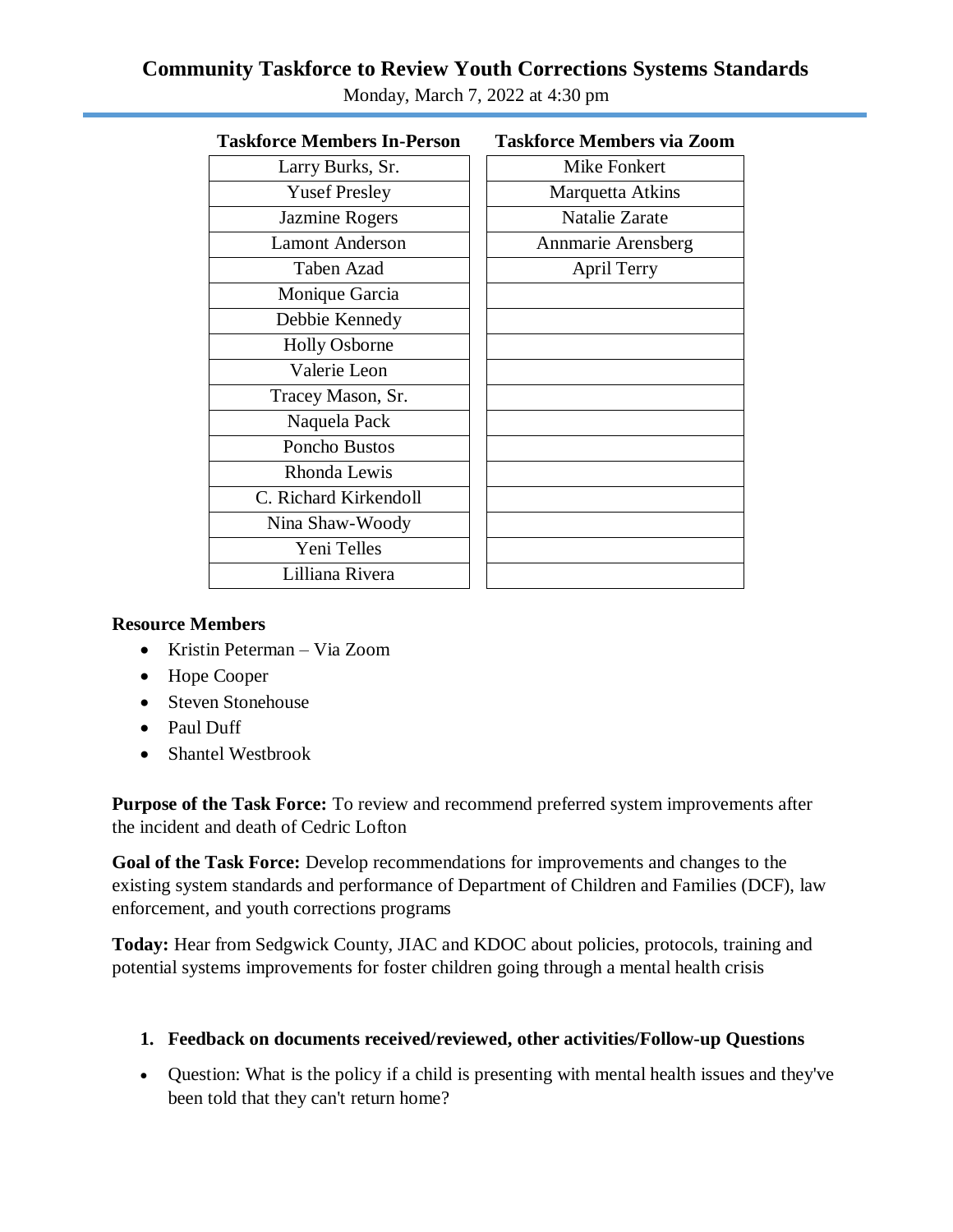- Interim Deputy Chief Paul Duff states it depends on Kansas state law, state statue CINC cases Child in Need of care as reference
- Timeline Requested of events of CJ case– to identify gaps
- The initial question was: **The number or percentage of supervisors with CIT training?**

24 supervisors ranked SGT and above that have received CIT training.

- The follow-up question was asked by a couple of TF members:
- **How many Wichita Police supervisors are there?**
- Overall for the entire department there is a total of: 34 Lieutenants 71 Sergeants
- Supervisors in Investigations and Support Services do not respond to 911 dispatched calls. So those numbers were removed.
- Total number of Lieutenants in the field to respond to calls: 17
- Total number of Sergeants in the field to respond to calls:  $\frac{50}{2}$
- Request for St. Joe to join the discussion

#### **2. Presentations**

## **Steve Stonehouse, Deputy Director of Juvenile Programs at Sedgwick County, Jodi Tronsgard, Juvenile Intake and Assessment Center Administrative Manager, Hope Cooper, Deputy Secretary of Kansas Department of Corrections**

Wanted to contribute to the task force and goal is to be as transparent as legally possible

• Are open to change/improvement

Hope Cooper separates out what is provided by the state of Kansas versus what is local information: KS DOC process map, overview of juvenile justice process, information on crossover youth, and the KS juvenile justice oversight report

#### **Questions from Taskforce Members**

- Rogers wanted to know about CPR/First Aid Certification and funding
	- o LifeSaver Learning Incorporated which is American Heart Association certified
	- o Tronsgard states regarding funding, JIAC applied for evidence-based practice grant
	- o Last Friday request of grant funds was approved by KS Department of **Corrections**
	- o Scope of work: funds will cover assessments, on-call crisis, and a host of other functions
	- $\circ$  Funding will be available July 1<sup>st</sup>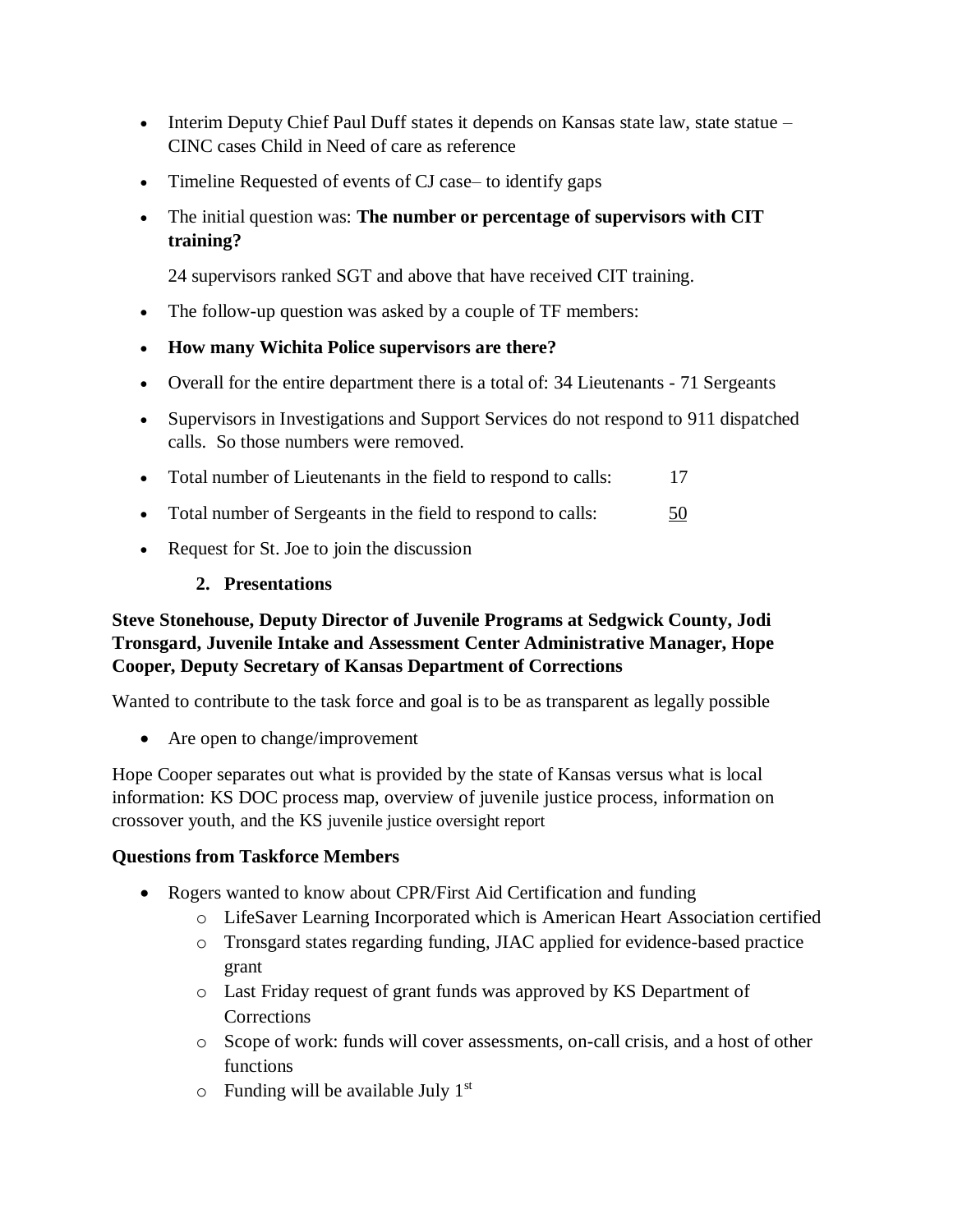- Stonehouse adds JIAC is funded by Block Grant from KDOC
- Mental health treatment services and assessment is not a core function so they had to apply for separate evidence based grant funding for that
- What would it look for mental health to be a core requirement?
- Block Grant Funding pays for more of the structure versus the programming- intensive supervised probation, intake, case management – staffing for building
- Evidence program fund support received reinvestment grants, j-cab
- $\bullet$  Collaboration grants –
- Pack asked what percentage of youth at intake disclosed any current mental health treatment and how many individualized justice plans (IJP) has JIAC received?
	- o Tronsgard states data on youth self-reporting at intake roughly 25%
- Community agencies put together an alternative option for mental health support
	- o Give critical information about the youth
	- o Services and community available to youth
	- o Triggers and how to interact with youth
	- o Preferred options, if possible, to consider
- Received a number of IJPs in 2015, 2016, 2017
	- o Haven't received one IJP from community agency since 2018
	- o Stonehouse states IJPs are often associated with kids with IDD issues, can be used with kids with mental health and behavioral issues
- Pack asked what means of screening does JIAC have in place?
	- o ASQ screening for signs and symptoms of suicide and MAYSI version 2
	- o MAYSI instrument provided KDOC
	- o Massachusetts screening instrument
		- Identifies current mental health issues
- One barrier is the acknowledgment form/informed consent
	- o KDOC has under consideration requirement of informed consent or not
	- o Cooper states regarding informed consent, found that form is creating a barrier
	- o KDOC will be removing the form and training on how to introduce assessment to youth
- Cooper says KDOC does not make detention decisions based on MAYSI version 2. The tool is just a referral for service.
- Lewis asked what would you like to see different? Are there teen community members involved in providing input?
	- o Teenager/Foster care youth
- Lewis also asked if state could expand some of services provided and look for community-based support
	- o Expand services that could be provided and look to the community, e.g., yoga, mental health, meditation, exercise for teens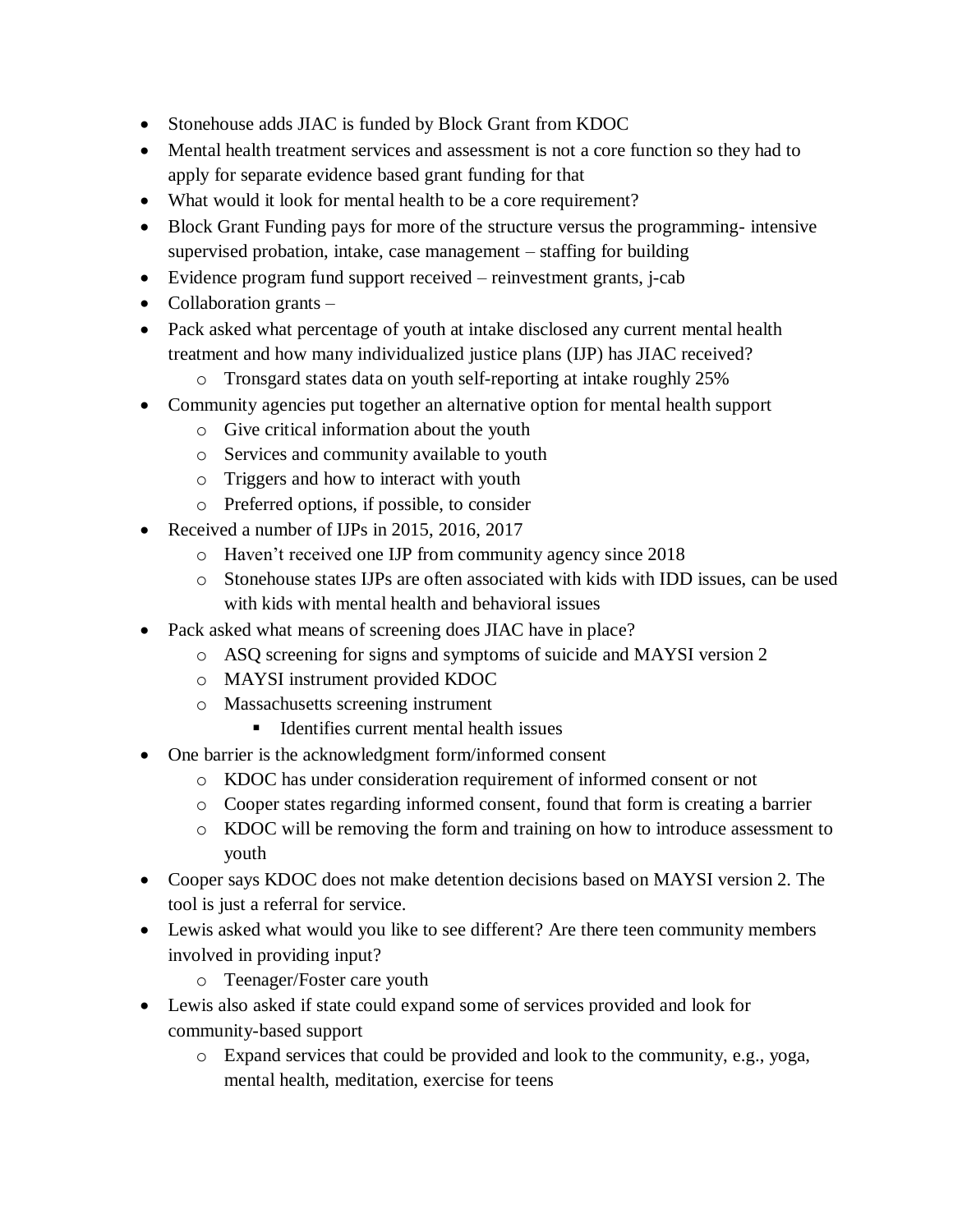- In JIAC, is there a safe room for a mental health flareup, that youth can be put in by themselves?
- Stonehouse states, since 2002 they have been working on crossover youth
	- o Youth that have touched the juvenile justice, mental health, child welfare, sometimes substance abuse programs.
	- o Sent teams twice to Georgetown University to work on this issue.
	- o State is taking it on as a statewide issue.
	- o Preferred outcome is to appropriately identify these children and find a response that does not criminalize them because the outcomes for children who get a charge are not positive.
	- o Hope is crossover youth practice model is strengthened in Sedgewick County.
- Recommendations:
	- o Look at use of force and restraint policies
	- o Look at opportunities prior to CJ Lofton coming to JIAC
	- o Look at officer release form and arrest report
	- o Memorandum of Understanding with Wichita Police Department
	- o Acknowledgment of attorney general opinion issued 2016
- Regarding safe room yes, there is an ideal space for that
- Visited Maize schools and Johnson County to see best practices and look at traumainformed design
- Stonehouse states teen justice is heavily focused on funding, data, and research.
	- o At juvenile field services, they have a juvenile advisory council. Kids who are involved are on the JAC.
	- o Community can get involved in crossover youth model. Need volunteers on implementation.
	- o Grassroots is what we would call credible resources/promising practices.
	- o There needs to be continuing support from the University to write elements of grants they're applying.
		- Opportunity to help grassroots organizations to fill out grants.
		- Challenge is short turnaround between when grant is announced and grant application is due.
- Cooper states from an evidence-based perspective, we're looking at things that address a criminogenic need.
	- o Leisure rec addresses criminogenic need. Whether substance abuse, family/peers.
	- o Aware that grant application process can be daunting. Try not to ask for a lot, but do have to have bare minimums.
		- What are you trying to address?
		- How can you measure if it's successful or not?
	- o We offer technical assistance.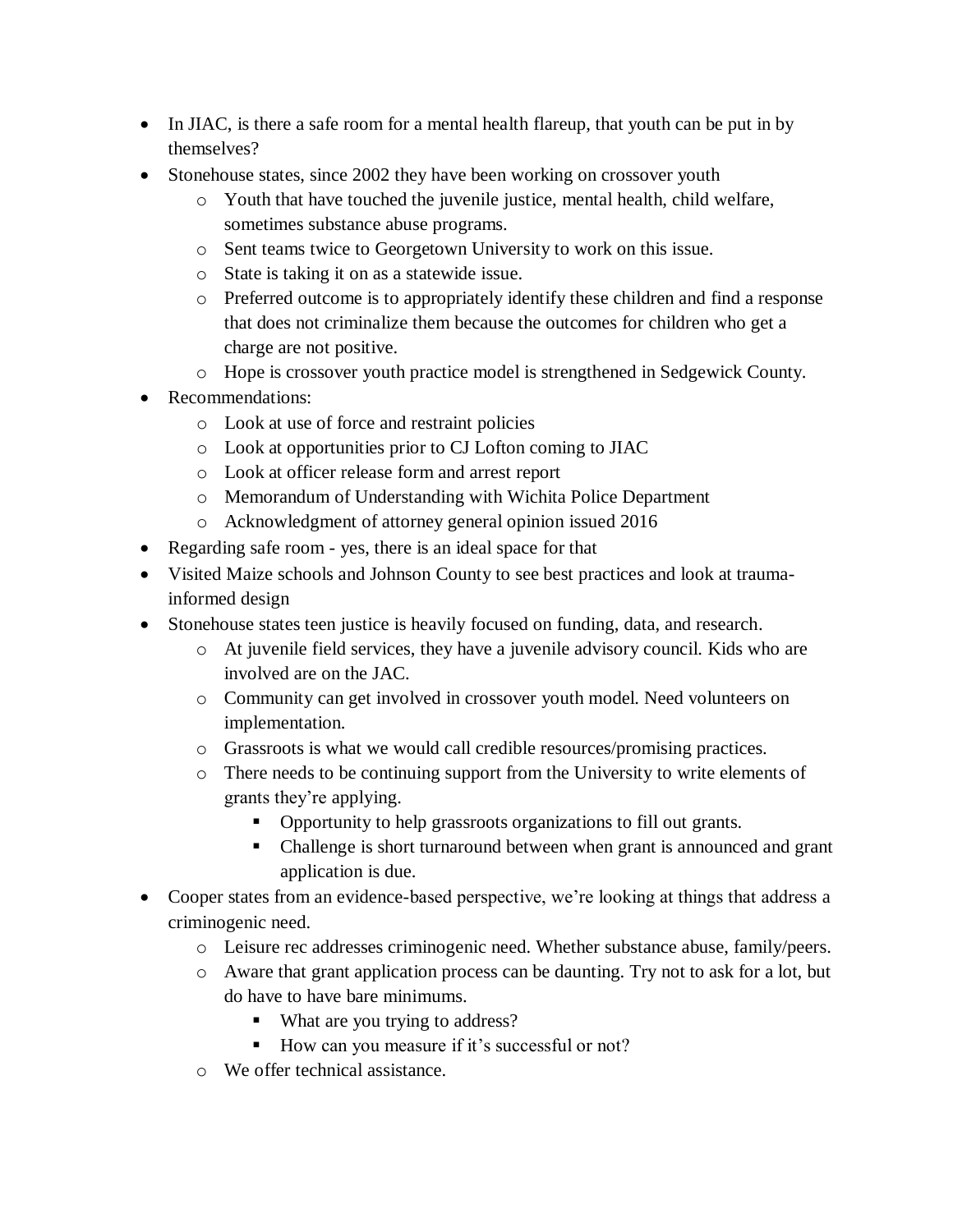- o State has taken up crossover youth and has a contract with Georgetown. Agreed to support Sedgwick County's crossover youth practice model.
- Stonehouse states Sedgwick County does fund crime prevention grants. They have not had enough applications. There's money on the table. RFP right now for crime prevention to address.
- Anderson asked, on the night Cedric was in JIAC, with the individuals that came into contact with him, did they have crisis intervention training under their belt?
	- o Tronsgard responds, yes.
- Anderson asked, how often does staff have to renew training and who handles renewals?
	- o Tronsgard responds, they get initial training and then every year after they receive refresher training conducted by certified staff trainers. Trained on Safe Clench and MAB - Managing Aggressive Behavior.
	- o Stonehouse states, on list of JIAC list of critical incident reports, staff has to identify what they use - either Safe Clench or MAB.
- Anderson asked, what is the frequency that staff members from the adult side are pulled over to the youth/JIAC side?
	- o Tronsgard responds, during pandemic JIAC had one that had previously worked in JIAC.
	- o Stonehouse states, JIAC and JDF is more specialized and requires more training. You can work down, but you can't work up. More common for people from JDF to work the adult side.
- Pack asked, what would it take to change policy 8.810 on use of force and restraints?
	- o Tronsgard responds, standard is created by Kansas Department of Corrections and that is the authority for JIAC to create local policies.
		- County goes through policy and goes through a legal review of the county legal authority.
		- Several revisions to policy as a result of Lofton's death. Have to go through process as outlined in Appendix A.
		- County originates policy, then teen justice, the Board of County Commissioners, then secretary of KDOC for utilization of restraints policy 8.804 Medical Criteria for Admission.
		- Critical to this incident amended in December. Step 2: require a medical release for when a youth has been subject to a temporary restraining device such as the wrap. Already in place for a stun gun or taser.
- Tronsgard states, on this particular form:
	- o when the officer came in, what I learned after the intake was, the officer presented this form and initially said yes there were signs of acute illness, signs of intoxication with significant impairment and functioning.
	- o Officer said yes, no, and I don't know to has taken medications illicit drugs and substances that poses an immediate health risk.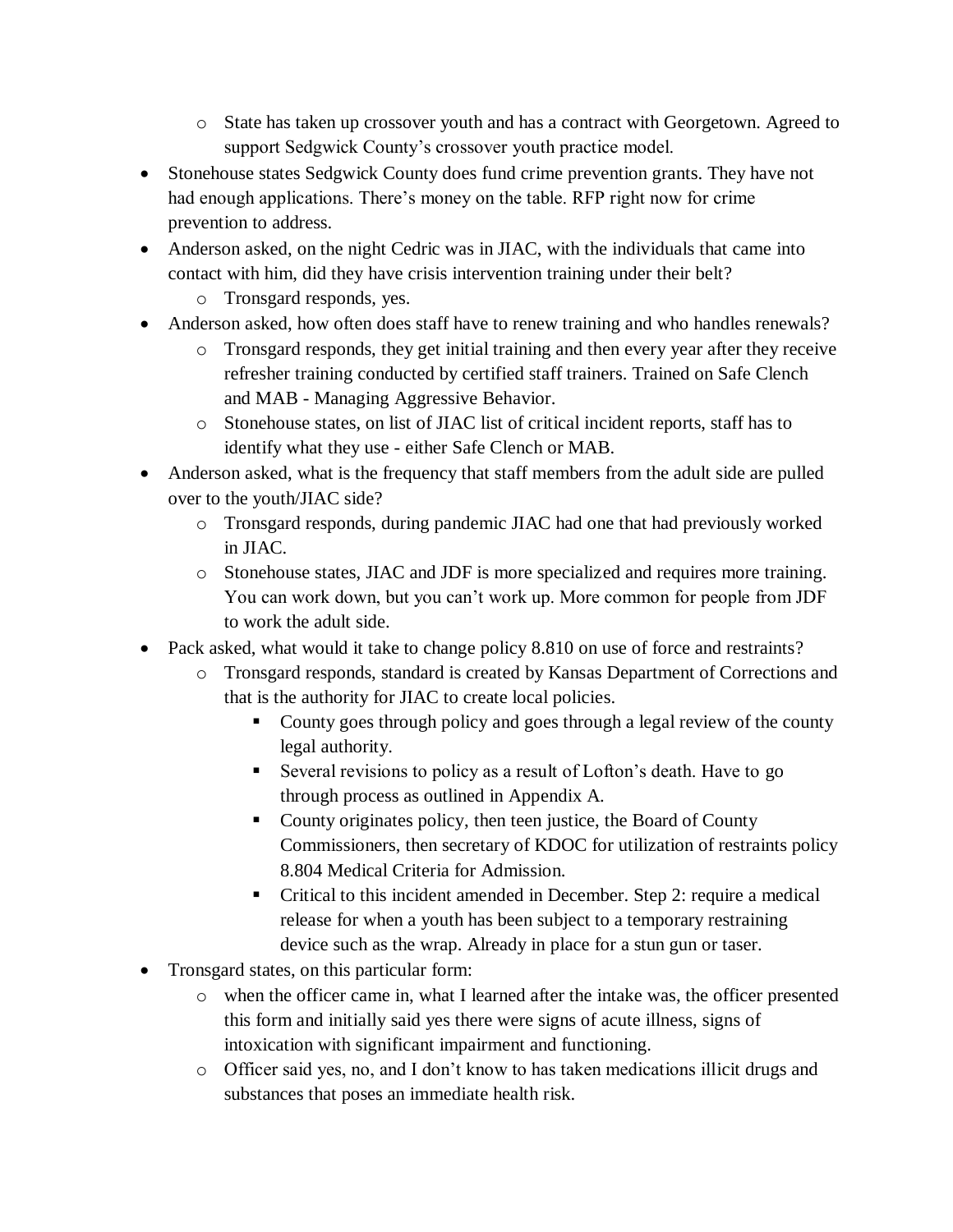- o Officer says hold on a second, I'm kind of new (on the force) and I need to talk to them.
- o Do not have audio capacity on surveillance system. To allow audio is on our capital improvement proposal, in process and going forward.
- JIAC form 8.804.2 Form that must be taken to emergency room by officer, brought back and signed by qualified mental health professional. Intake form is 8.804.1.
- Attorney General's opinion sought when two agencies read statute and have a different understanding of rules and responsibilities.
	- o Local question was, with law enforcement their perspective was once they deliver youth to JIAC, sign officer release form, physical and legal custody transfers to JIAC.
	- o Juvenile intake viewpoint they can accept physical custody, not legal custody.
		- Physical custody: for care and supervision.
		- Legal custody: can consent to medical custody; JIAC cannot do that.
	- o Youth is always in custody of law enforcement
		- Means if there's a subsequent problem that arises with the youth, e.g., released to JIAC then have seizure, JIAC cannot transport them to the hospital.
		- Law enforcement has to accompany child to hospital room.
		- JIAC can only transport child to shelter facility. (This is no longer done due to change in police protective custody procedure.)
	- o Letter was sought from AG for clarification on custody issue.

# **3. Taskforce Engagement with Presenters**

- Rogers asks for clarifications on what other circumstances might be for overrides and on Cedric Lofton.
	- o Stonehouse and Tronsgard respond that Cedric was not an override. KDAI is a tool that determines what happens to a youth. Cedric was not issued a KDAI. An override means there is a different determination than the KDAI. Override protocol is an agreement with judges. All overrides are reviewed by the Detention Utilization Committee on a monthly basis.
	- o Cedrick was not issued a KDAI and would not have gone to detention. His score would not have sent him to JDF.
- Morgan asks what report was used to determine why Cedric would not go to JDF.
	- o Stonehouse responds that the KDAI scores crimes with certain points. A certain amount of points is required to stay. Cedric was charged with battery on a law enforcement officer; this is 3 points. You need 9 points to stay.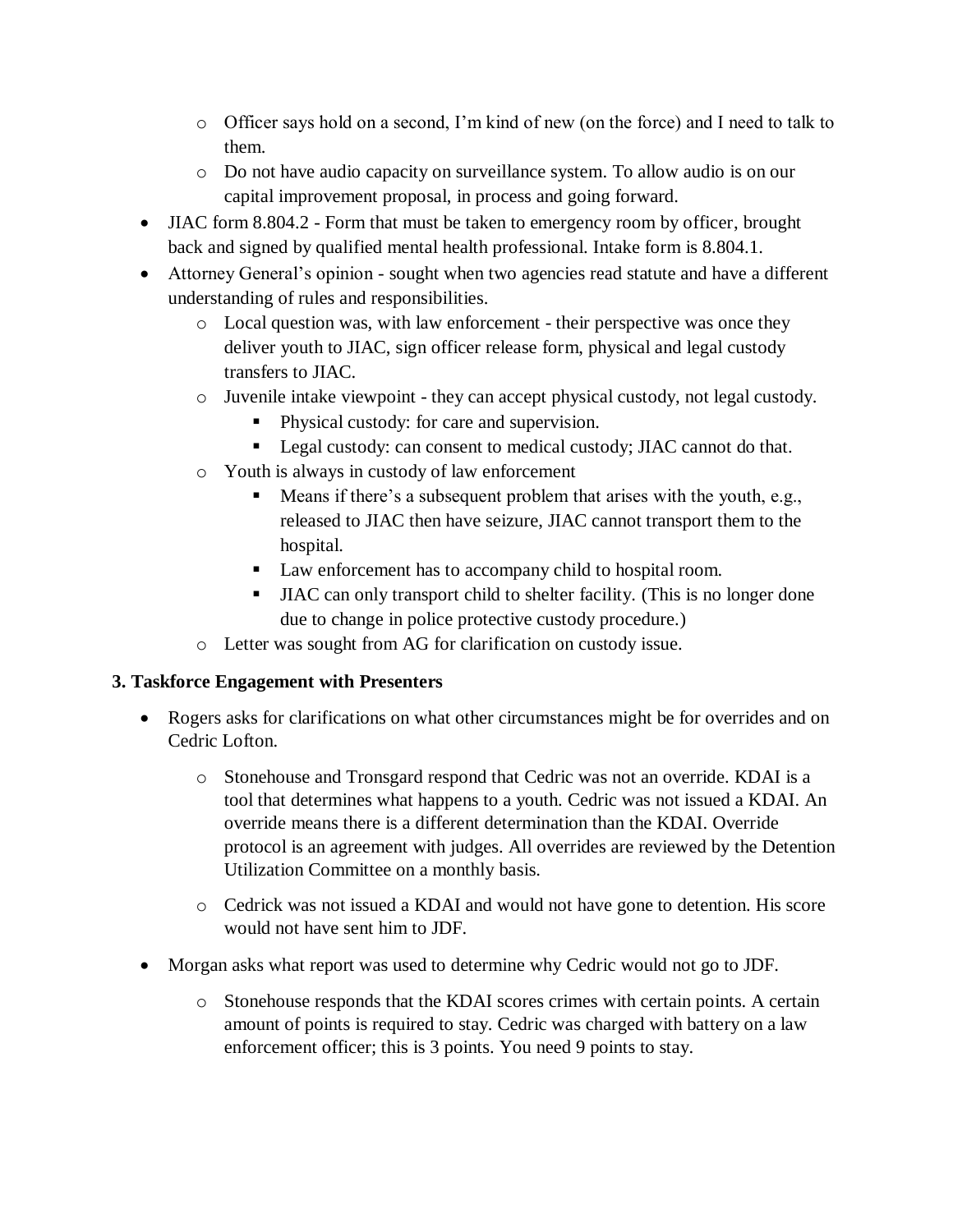- Atkins claims it seems like policies are designed to protect the system rather than the children. How is the mental health of the child who was in JIAC during Cedric's incident? How can create we systems that protect children?
	- o Tronsgard responds that collaboration is critical with systems. Memorandums of understandings are used as a framework for collaboration when issues come up. Look where critical decisions are made, especially those that bridge one system to another.
	- o There was one youth present during Cedric's incident. He has received support from mental health staff.
- Garcia asks if there is a centralized division within the County who pursues grant opportunities.
	- o Stonehouse responds that there is administrative staff within the Department of Corrections that does grant writing. The Department applies on behalf of the County.
- Azad asks if the administrative assistant is dedicated to grant writing.
	- $\circ$  Stonehouse responds that this is not their sole function as an administrative assistant.
- Azad asks for clarification on Director of Corrections positon.
	- o Stonehouse responds that the position is open and they are accepting applications. Chris Morales will serve as interim director. Glenda Marten's retirement was planned prior to Cedric Lofton's death.
- Telles ask if Cedric's door being open at JIAC is against policy. Telles claims there was no accountability for the JIAC staff and that this needs to be prevented in the future.
	- o Tronsgard responds that to prevent this from happening in the future, you have to prioritize mental health response rather than criminalize behavior. Policy should be looked at to see what needs changed in the future. It was not against policy for Cedric's door to be open. The Taskforce should make policy recommendations.
- Morgan asks if policy was broken when Cedric was held down.
	- o Stonehouse responds that no policy was broken at the time.
- Shaw-Woody points out that WPD is not a part of the Crossover Youth program. How can we get them involved?
	- o Stonehouse responds that they would need to be asked to be a part of it. They are currently part of the implementation team.
- Kirkendoll asks a question on the JIAC video system.